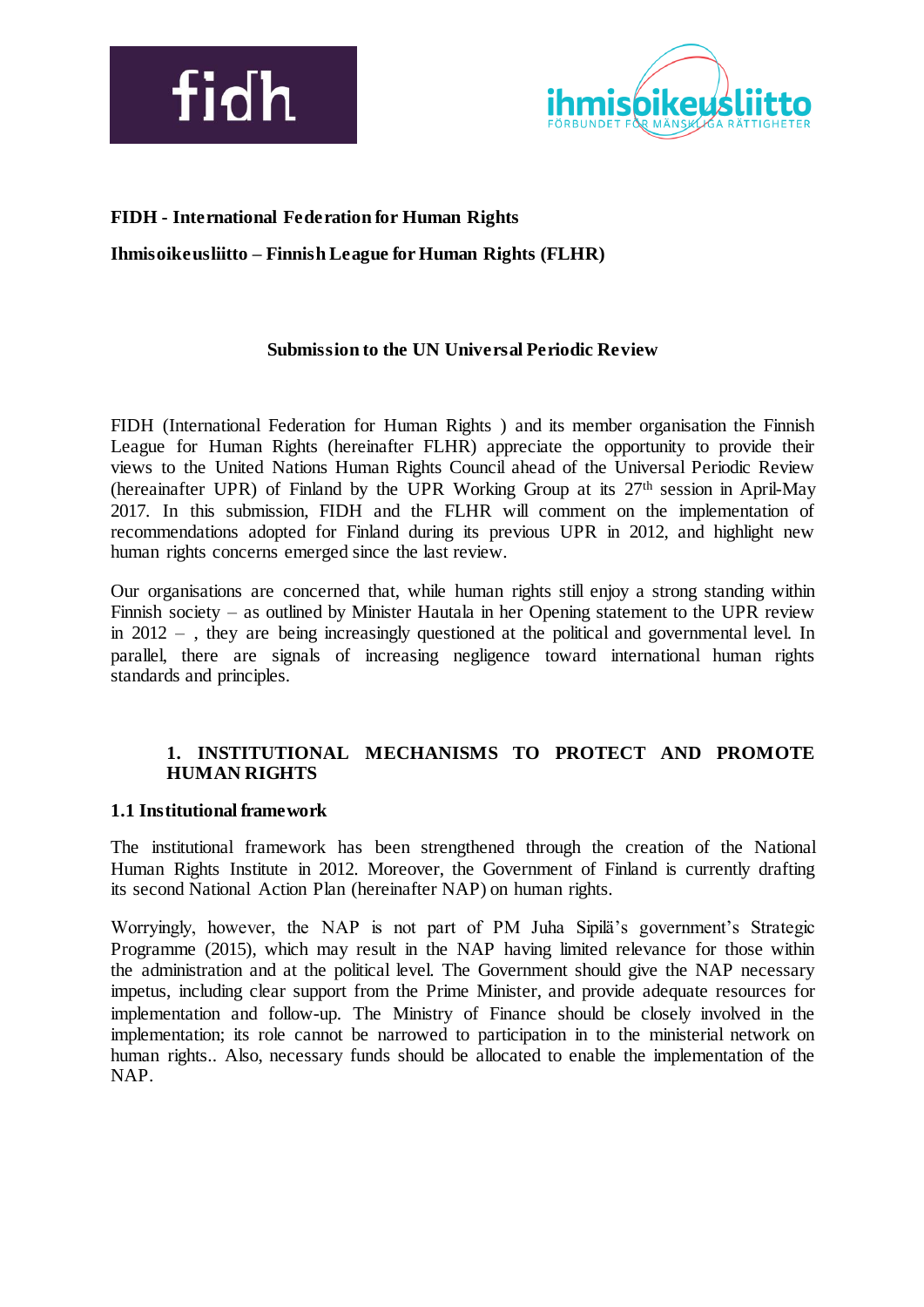



No adequate human rights impact assessment has been carried out in recent legislative procedures related to e.g. asylum seekers' rights, Sami peoples' rights and economic and social rights. Recent legislation has weakened the protection of human rights for these groups.

As reported in the previous UPR review, Finnish authorities used to involve civil society organisations in legislative and political processes. However, in several legislative processes in 2015-16, civil society organisations, including human rights organisations, have not been consulted as widely as before and they have been given a very short timeframe to provide input. Furthermore, their views have had little impact.

We are also concerned about the inconsistency in financial support for human rights organisations. While the government's support to civil society organisations in developing countries is commendable, authorities should support also the work of domestic human rights organisations and create an enabling environment for them. The government intends to cut by 100 % core funding from 2018 onwards for FLHR, the only Finnish NGO looking at human rights in Finland as a whole, which makes sustainable work extremely difficult.

### *Recommendations:*

*-* The Government should ensure that adequate human rights impact assessment is carried out prior to, during and after any legislative process so as to avoid or, at least, mitigate it; the impact that legislative reforms could have on the most vulnerable should also be assessed;.

- Adequate human rights impact assessment of the on-going reform of social and health services, including analysis of potential implications for the enjoyment of human rights for vulnerable groups, should be conducted.

- Civil society organisations must be consulted throughout legislative processes and input must be sought within appropriate timeframes.

- The Government should ensure continuity of funding for so-called 'generalist' human rights organisations which focus on human rights in Finland.

## **1.2 Human rights education**

*Reg: Recommendation 90.22***.** *Introduce human rights education as a mandatory part of teachers' training (Slovenia).*

We welcome the inclusion of human rights in the renewed National Core Curriculum for Basic Education (2014) and Upper Secondary School (2015). We are concerned, however, of the lack of resources within the Educational Board to systematically train and support teachers; the Government needs to ensure that all teachers at all levels of national schooling system have sufficient competence in human rights education.

While emphasizing the autonomy of Finnish universities, institutions providing teacher education should be encouraged to include human rights in their curricula, as recommended by Slovenia during the last review.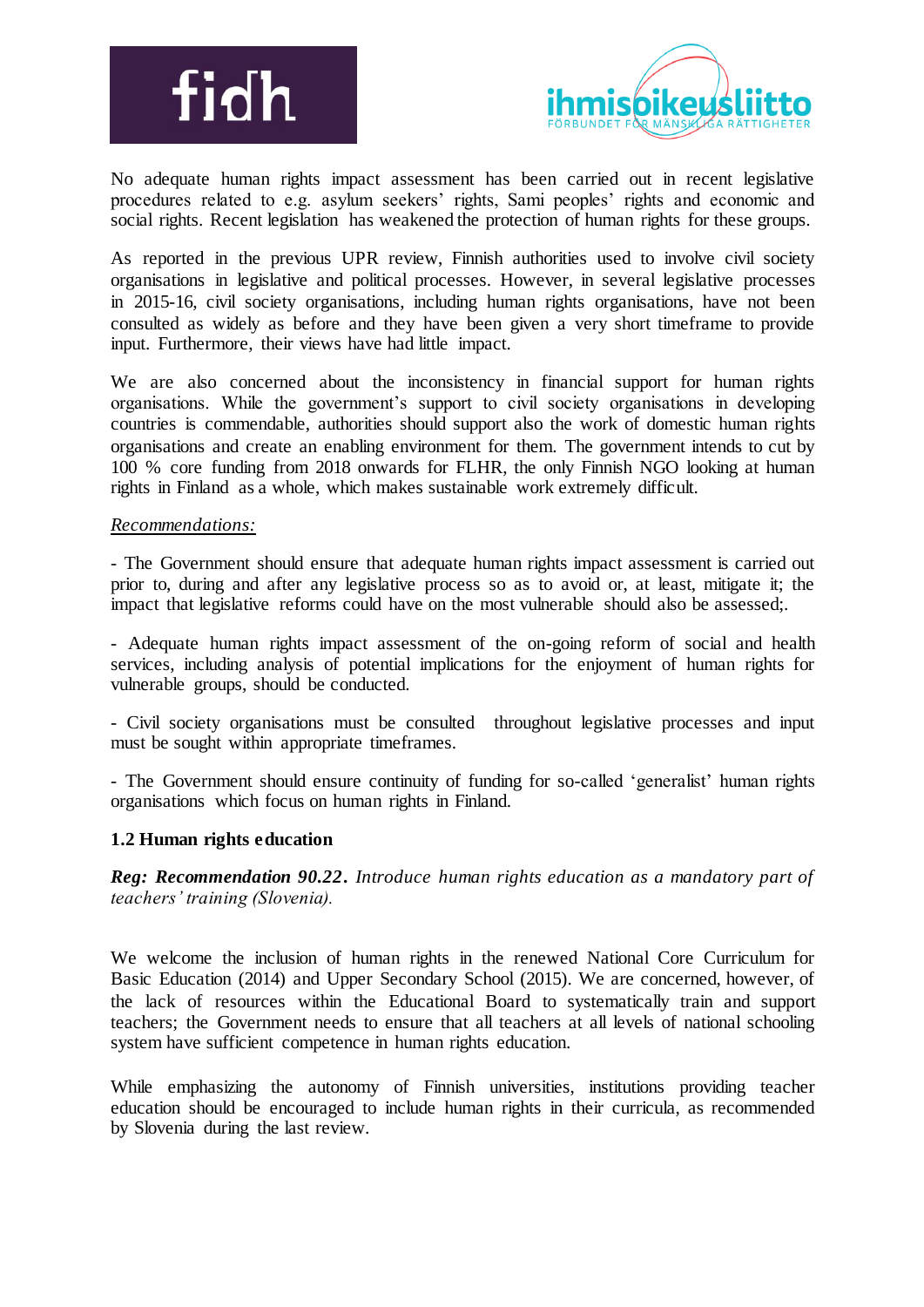



We remind the government of its commitments, as enshrined in the United Nations World Programme for Human Rights Education (2005 - ongoing) (GA Res 59/113 (2004)) and the Council of Europe's Charter on Education for Democratic Citizenship and Human Rights Education and its Recommendation (CM/Rec(2010)7). It is the obligation of the government to ensure access to human rights education for all, at all levels of the society.

## *Recommendations:*

- The implementation of human rights objectives of core curricula must be ensured by ensuring that teachers have access to adequate resources, training and support.

- Human rights need to be included as compulsory into teachers' study programmes.

## **2. NON-DISCRIMINATION**

FIDH and the FLRH welcome the adoption of the new, broader Non-Discrimination Act in 2015. However, it is problematic that the Non-Discrimination Ombudsman's supervision mandate excludes discrimination in employment. The National Non-Discrimination and Equality Tribunal can examine cases of discrimination in employment but only regarding gender-based discrimination and discrimination based on sexual orientation and gender identity. The current legislative and policy framework (?) makes it difficult to recognise multiple discrimination. For an individual experiencing discrimination, the asymmetric mandates of the Ombudsman and the Tribunal may be confusing and hinder access to justice.

### *Recommendation:*

- Expand and harmonise the mandates of the Non-Discrimination Ombudsman and the National Non-Discrimination and Equality Tribunal so as to include discrimination in employment, and on all grounds.

## **2.1 Racism and xenophobia, hate crimes**

*Reg: Recommendations: 89.17. Continue to combat racism and discrimination and adopt effective national legislation in this regard (Palestine); Recommendation: 89.18. Strengthen efforts to restrict the outbreaks of racism and xenophobia, especially the mani festations of racism on the Internet, as was recommended by CERD (Spain); 89.20. Step up its efforts to combat racism and xenophobia*

*and ensure that racially-motivated crimes are promptly detected, investigated and sanctioned (Algeria); 89.22. Strengthen mechanisms aimed at combating discrimination, racism and xenophobia, and persevere in the adoption of measures to promote tolerance and respect of foreigners and members of national, racial and ethnic minorities (Chile); 89.23. More stringent monitoring mechanisms to address the rise in racist and racially-motivated crimes and xenophobic acts, and ensure effective detection, investigation, prosecution, and punishment (Egypt); 89.39. Implement strict measures, including in the area of legislation, to combat hate speech and other manifestations of racism and xenophobia, including on the internet, in line with the obligations under articles 19 and*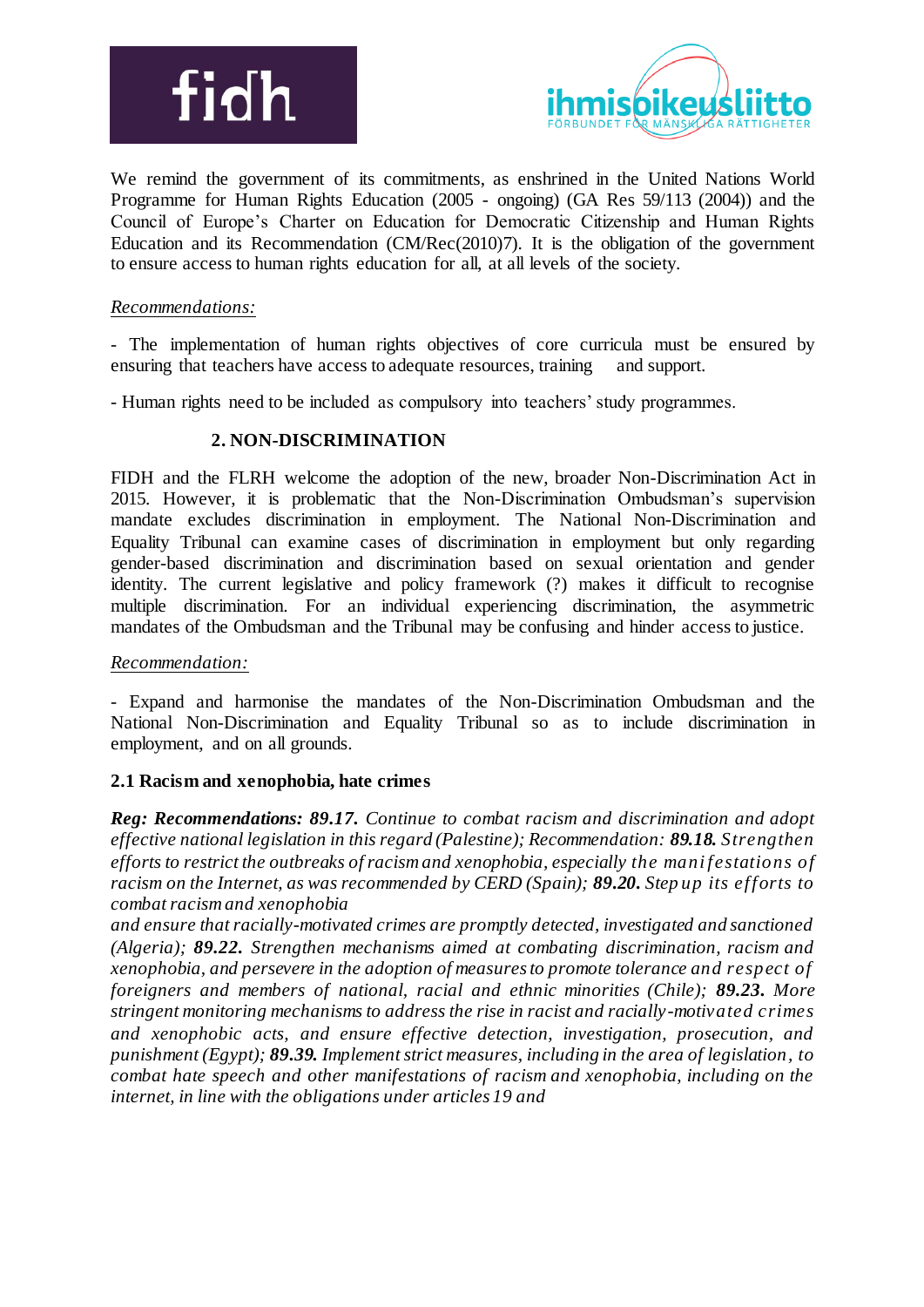



*20 of ICCPR (Egypt); 90.4. Take effective legal and practical measures to prevent and combat dissemination of racist, xenophobic and Islamophobic propaganda in particular in press and on the Internet (Iran);*

During the previous review, the government of Finland received many recommendations concerning racism and xenophobia. The government has launched several projects to prevent hate crimes and tackle racism. While such projects may be innovative, short-term projects are not an adequate response to a concerning situation. Racism and islamophobia need to be recognised and tackled with a long-term commitment and systematic response at the highest political level.

The FLHR, the Non-Discrimination Ombudsman and the National Board for Ethnic Relations organised an event in November 2015 where all parliamentary groups renewed their commitment to the Charter of European Parties for a Non-Racist Society, which most of them had signed in 2003 and 2008. Yet, members of the parties in the government coalition continue to make openly discriminatory comments e.g. in their internet pages, or downplay the existence of racism. The government must follow the Recommendations of the European Commission Against Racism and Intolerance (ECRI) and do more to tackle racism within political parties and to condemn racist and xenophobic speech by public figures.

According to most recent reports, hate crimes have increased. While the increase may positively reflect increased recognition of hate motive in criminal procedures, previous studies show that victims of hate crimes sometimes refrain from referring to the crimes committed against them as hate crimes because of negative previous experiences within the justice system or for lack of information; the police also appears to not always be capable of recognising hate motives behind the crime. Thus, hate motives seem not be duly taken into consideration at all phases of the criminal procedure. Law enforcement authorities and the judiciary should be trained in order to be able to develop a systematic approach to hate crimes.

We welcome the recent initiative of the Finnish Police to organise training in collaboration with the Organisation for Security and Cooperation in Europe (OSCE) on hate crimes. However, training on hate crimes without a broader understanding of human rights is too narrow. Students of the Police Academy already have human rights components in their curricula, but more senior police officers do not necessarily receive any complementary training on human rights as training is voluntary.

### *Recommendations:*

- Ensure that law enforcement officials at all levels receive systematic and mandatory training on human rights, including anti-discrimination and hate crimes; specific training should be provided so as to ensure the development of specialised units with expertise on human rights, anti-discrimination and hate crimes within the Police and other law enforcement bodies;.

- The government must ensure that hate crime and speech are adequately and promptly investigated and prosecuted; racist and xenophobic discourse should be addressed by the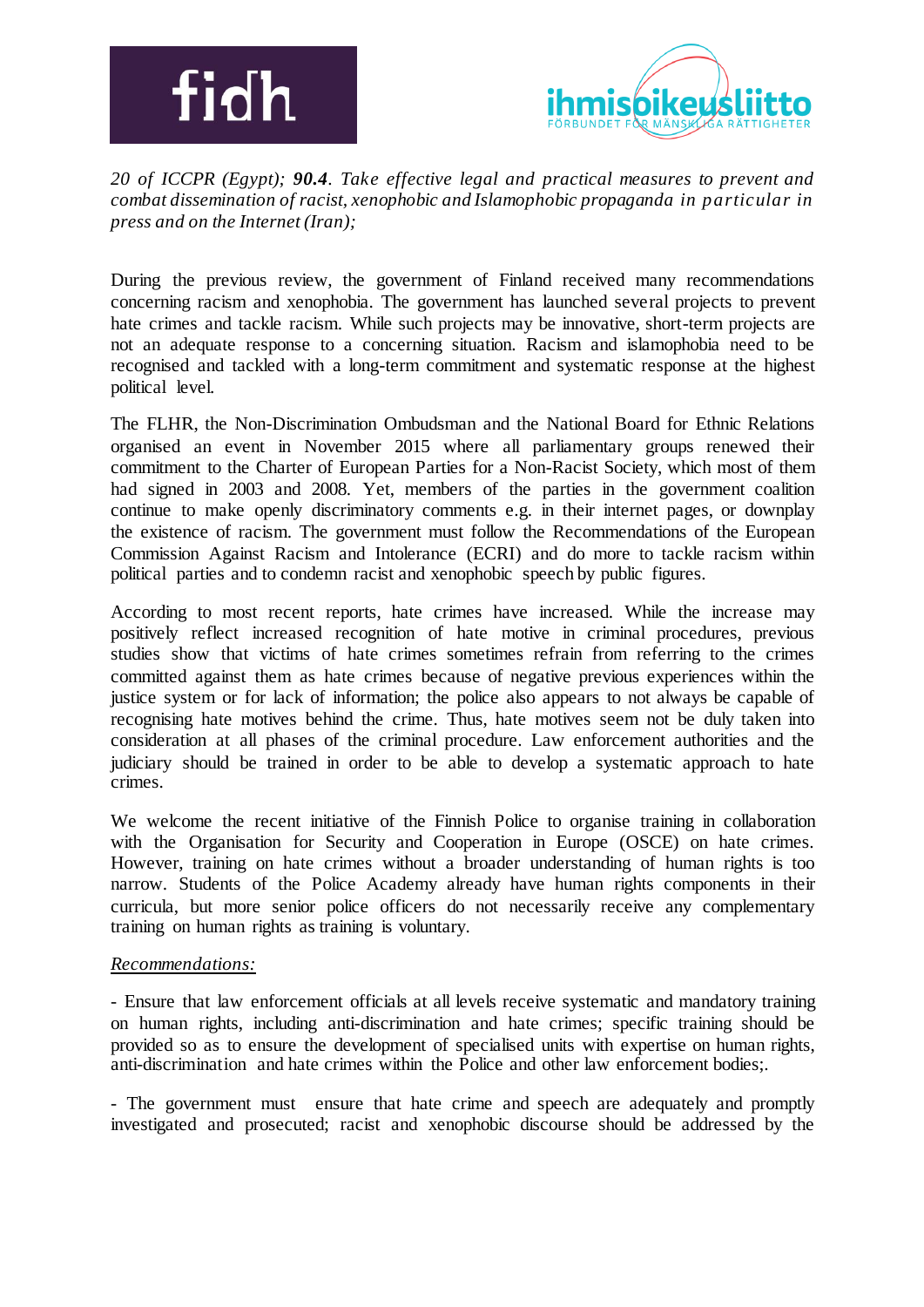



authorities The Government should also review existing legislation concerning hate crimes and quickly consider necessary amendments.

## **2.2 The rights of transgender and intersex persons**

*Reg. Recommendation: 90.8. Increase its efforts in the field of discrimination on grounds of sexual orientation and gender identity, inter alia, by review of national legislation and administration*

*with a view to eliminate discrimination against LGBTI people with regard to family and parental rights and the right to security and integrity of the person (Iceland);*

The Government has yet to enact new, more human rights-based legislation regarding transgender and intersex people' rights.

## *Recommendation:*

- Urgently amend legislation regarding transgender and intersex persons and ensure that this takes the latter's right to private and family life and the right not to be discriminated against fully into account. The sterility requirement must be removed as a precondition for legal gender recognition.

### **2.3 Rights of the Finnish Roma**

*Reg. Recommendation:* **90.5***. Carry out more efforts to integrate the Roma minority in society, especially by the allocation of funds for the implementation of the National Plan and the participation of this minority in carrying out this Plan (Spain);*

We welcome the decision of the Government to establish a Second National Plan for Roma minority and call for a plan based on universal human rights.

### *Recommendation:*

- Adopt a Second National Plan for Roma minority with focus on human rights.

### **2.4 Rights of the Sami indigenous peoples**

*Reg: Recommendation 89.8. Ratify promptly the ILO Convention 169 (Nicaragua) /Conclude as soon as possible the process towards the ratification of the ILO Convention (169) on indigenous and tribal peoples in independent countries and carry out the necessary internal normative adjustments to this end (Mexico) / Ratify ILO Convention No. 169 on Indigenous and Tribal Peoples in Independent Countries within the term of office of the current government administration. 89.27. Continue efforts in empowering those sections of the society that require special treatment (Nepal);*

Since the previous report, the policies of the government of Finland regarding the Sami people have moved in a problematic direction. Ratifying the ILO Convention 169 failed under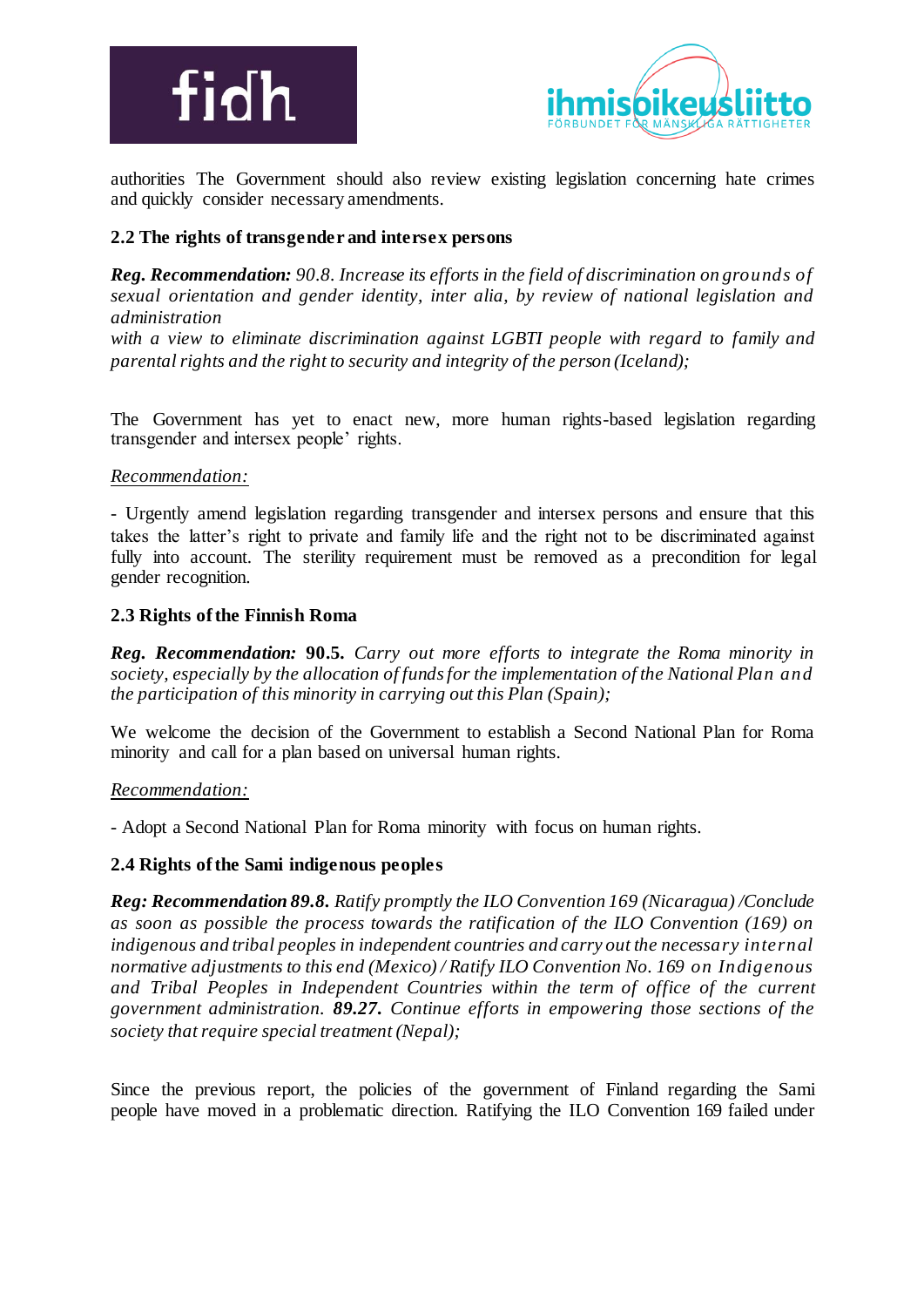



the previous Government, and the current government did not include ratification in its Strategic Program. In other legislation, notably the new (March 2016) Finnish Forest and Park Enterprise Act, the provisions on protecting the rights of the Sami people were removed. In contrast with what is provided for in the Mining Act, under the Forest and Park Enterprise Act the Sami Parliament and the Skolt Sami Village Council do not have an independent right of appeal concerning permits granted on ground that the proposed activities undermine the rights of the Sami as an indigenous people. In both legislative developments and in processes leading to decisions on projects that affect the Sami, authorities have not followed the principles enshrined in Article 19 of the Declaration on the Rights of Indigenous Peoples to seek free, prior and informed consent.

## *Recommendations:*

<u>.</u>

- The Government should proceed with the ratification of the ILO Convention No. 169 concerning Indigenous and Tribal Peoples in Independent Countries.

- Authorities must ensure free, prior and informed consent before adopting and implementing legislative or administrative measures that may affect the Sami; Sami people must be consulted throughout the process leading to adoption of legislation or other decisions that might affect them.

## **3. GENDER-BASED VIOLENCE**

*Reg. recommendations 89.14 [Undertake further measures aimed at protection of women's rights, including prevention of violence (Ukraine)]; 89.15 [Continue its efforts in eliminating discrimination and preventing violence against women and children (Indonesia)]; 89.16 [Take effective legal and practical measures to eliminate all forms of discrimination and violence against women and children, in particular women and children with disabilities, immigrant and refugee women and children, and women and children from ethnic and religious minorities, especially Muslims and Roma (Iran)]; 89.28 Give special attention to the prevention of domestic violence against women and children (Mexico)]; and 89.30 [Prevent re-victimization in cases of intimate partner violence and bring perpetrators to justice (Brazil)].*

## **3.1 Female genital mutilation and honour based violence**

Girls with immigrant backgrounds have a heightened risk of experiencing so-called honour based violence (HBV) and being subjected to forced marriage and female genital mutilation (FGM). It is particularly urgent to tackle HBV as many asylum seekers have recently come to Finland from communities where different forms of the phenomenon exist. So far, the government of Finland has done little to prevent HBV. The National Institute for Health and Welfare published training and self-learning material for the authorities in 20121; but

<sup>1</sup> Seikula 2012: Viranomaiskoulutus kunniaan liittyvän väkivallan tunnistamiseksi ja ehkäisemiseksi – kouluttajan materiaali.

http://www.thl.fi/attachments/kasvunkumppanit/klvv\_kouluttajanmateriaali\_301112FINAL.pdf and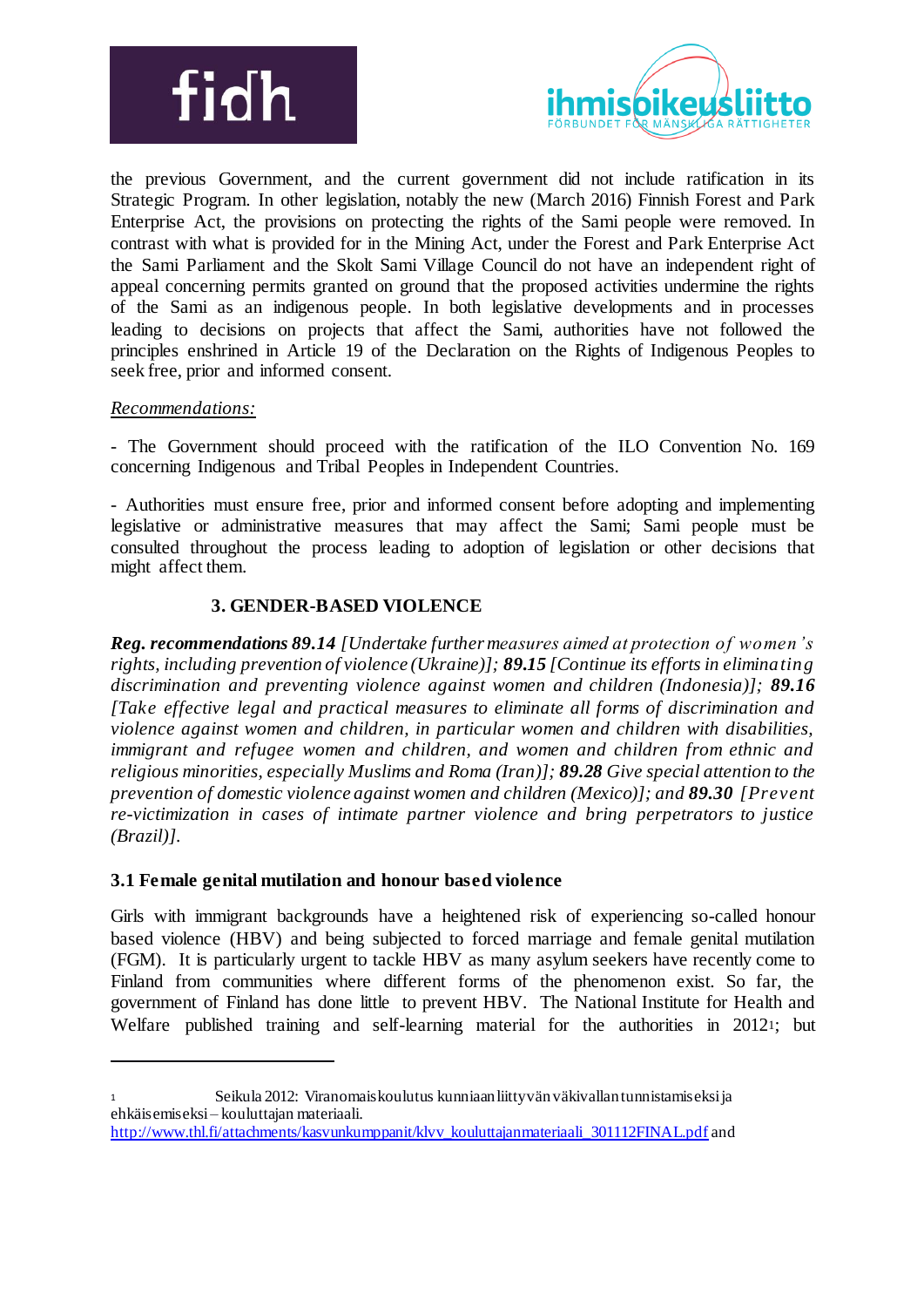



unfortunately, this material has barely been used, according to the Ministry for Social Affairs and Health.

The Ministry of Social Affairs and Health published an Action Plan for the Prevention of Circumcision of Girls and Women 2012-2016 (FGM)2. However, it has not been properly implemented, notably because of a lack of adequate financial and human resources. The FLHR has worked with certain immigrant communities for 15 years to prevent FGM in Finland. Professionals frequently ask for training on FGM and HBV from FLHR. This fills the gap left by the State, which does not take the matter seriously and does not provide training to practitioners on FGM.

On the positive side, various ministries financed a study on HBV in Finland, FLHR conducted the study, which was published in June 2016, the first wider research on the topic in Finland3. It is too early to assess whether authorities will take up the recommendations of the study.

According to the study, teachers, police, medical professionals and social workers have little knowledge on HBV and lack clear guidelines for helping the victims. It is important that authorities follow the recommendations therein and design adequate guidelines for professionals to provide support for the victims. Finnish authorities and professionals (see above) need thorough education in identifying the risk of FGM and HBV. These must be more systematically taken into consideration as grounds for asylum.

## **3.2 Forced and early marriages**

Forced marriage is not criminalised as such in Finland. In accordance with the Istanbul Convention, which came into effect on 1 August 2015, forced marriages must be criminalised. At the moment, marriage can only be dissolved through divorce. Also, there is no support system available for women in forced marriages, even if they are under-age.

In international fora Finland opposes early marriages, although in Finland, the Ministry of Justice can grant a person under 18 dispensation to marry; the dispensation should be removed from the legislation.

*Recommendations:*

Itseopiskelumateriaali.

-

http://www.thl.fi/attachments/kasvunkumppanit/klvv\_koulutettavanmateriaali\_30112012FINAL.pdf

<sup>2</sup> http://www.julkari.fi/bitstream/handle/10024/111768/URN%3aNBN%3afife201504226370.pdf?sequence=1

3 Hansen, Sams, Jäppinen & Latvala 2016: Kunniakäsitykset ja väkivalta. Violence and conceptions of honour. (English summary.) https://ihmisoikeusliitto.fi/wpcontent/uploads/2016/06/Kunniak%C3%A4sitykset-ja-v%C3%A4kivalta\_B5\_netti-002.pdf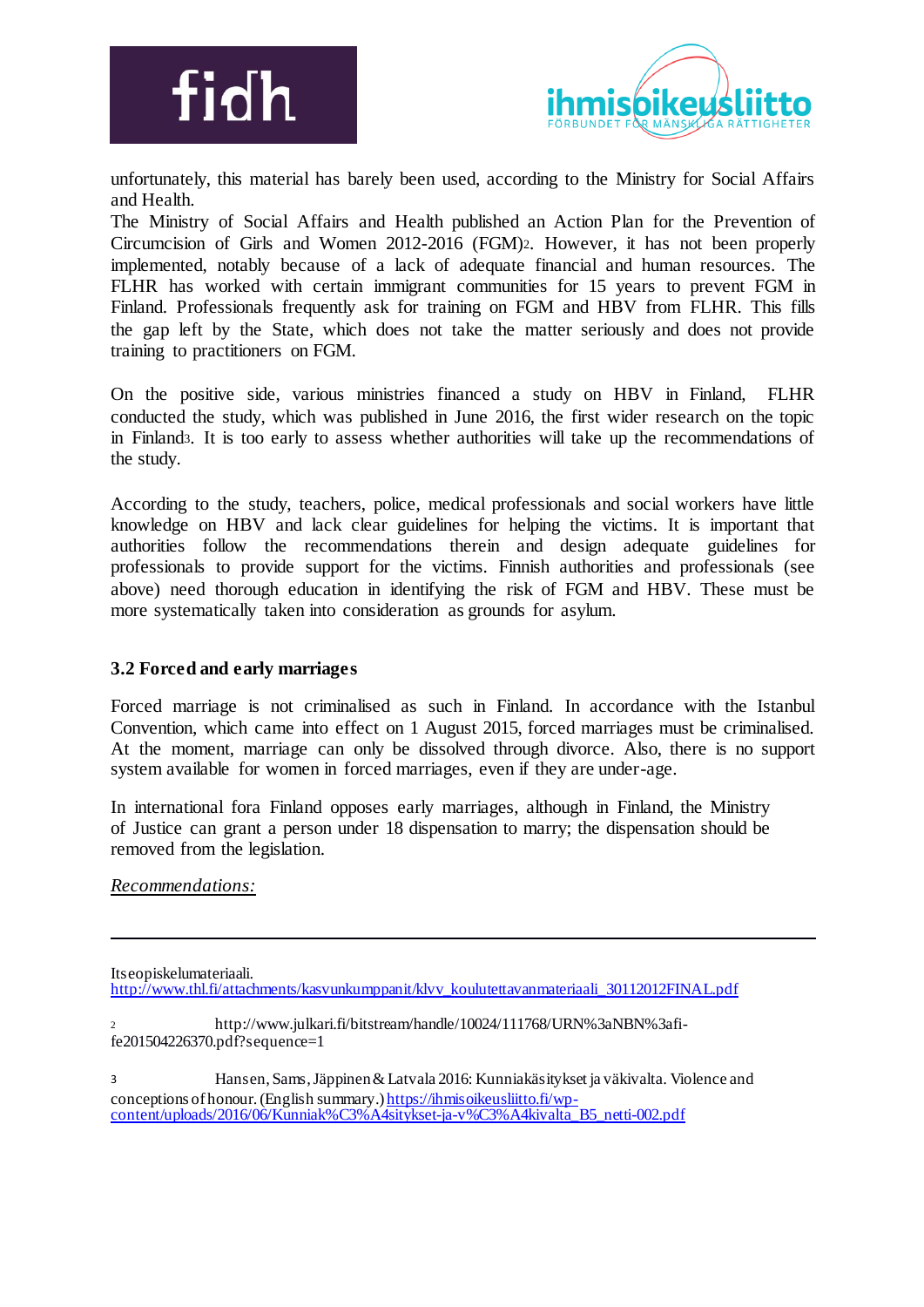



- Ensure systematic training on FGM and HBV for professionals working in relevant fields (e.g. health, social services, day care and police) in line with the Istanbul Convention.

- Ensure that FGM and HBV are systematically taken into consideration as grounds for asylum.

- Criminalise forced marriages (as requested under the Istanbul Convention).

- Remove the dispensation to marry for under 18.

## **4. ECONOMIC AND SOCIAL RIGHTS**

*Reg. Recommendation: 89.26. Pursue appropriate, efficient policies to eliminate the social exclusion of the most vulnerable groups, in particular mentally disabled children, immigrant and refugee children and children from ethnic minorities at schools (Slovakia);*

During the past review period, the government emphasised the importance of economic, social and cultural rights, and highlighted the universality and indivisibility of all human rights. We are concerned of the lack of human rights impact assessment related to on-going austerity measures and cuts to social benefits.

## **4.1 Level of basic social security**

In 2014, the European Committee of Social Rights found the level of several Finnish social security benefits inadequate and not meeting the minimum level defined in the European Social Charter.<sup>4</sup> Moreover, the National Institute for Health and Welfare (THL) has evaluated that the income level of people relying on basic social security is not sufficient to cover reasonable minimum costs.<sup>5</sup>

After these evaluations, indexes of several social benefits have been cut, and client fees of social and health care services have been raised. Cumulative effects of these changes for persons dependent on basic social security may become dramatic.

The level of basic social security should be raised to the level specified in the European Social Charter. Moreover, the consequences of austerity measures to the human rights of low-income groups should be assessed prior to decision-making.

*Recommendations:*

-

<sup>4</sup> Decision on the merits adopted 9 September 2014, published 11 February 2015, Finnish Society of Social Rights v. Finland, Complaint No. 88/2012.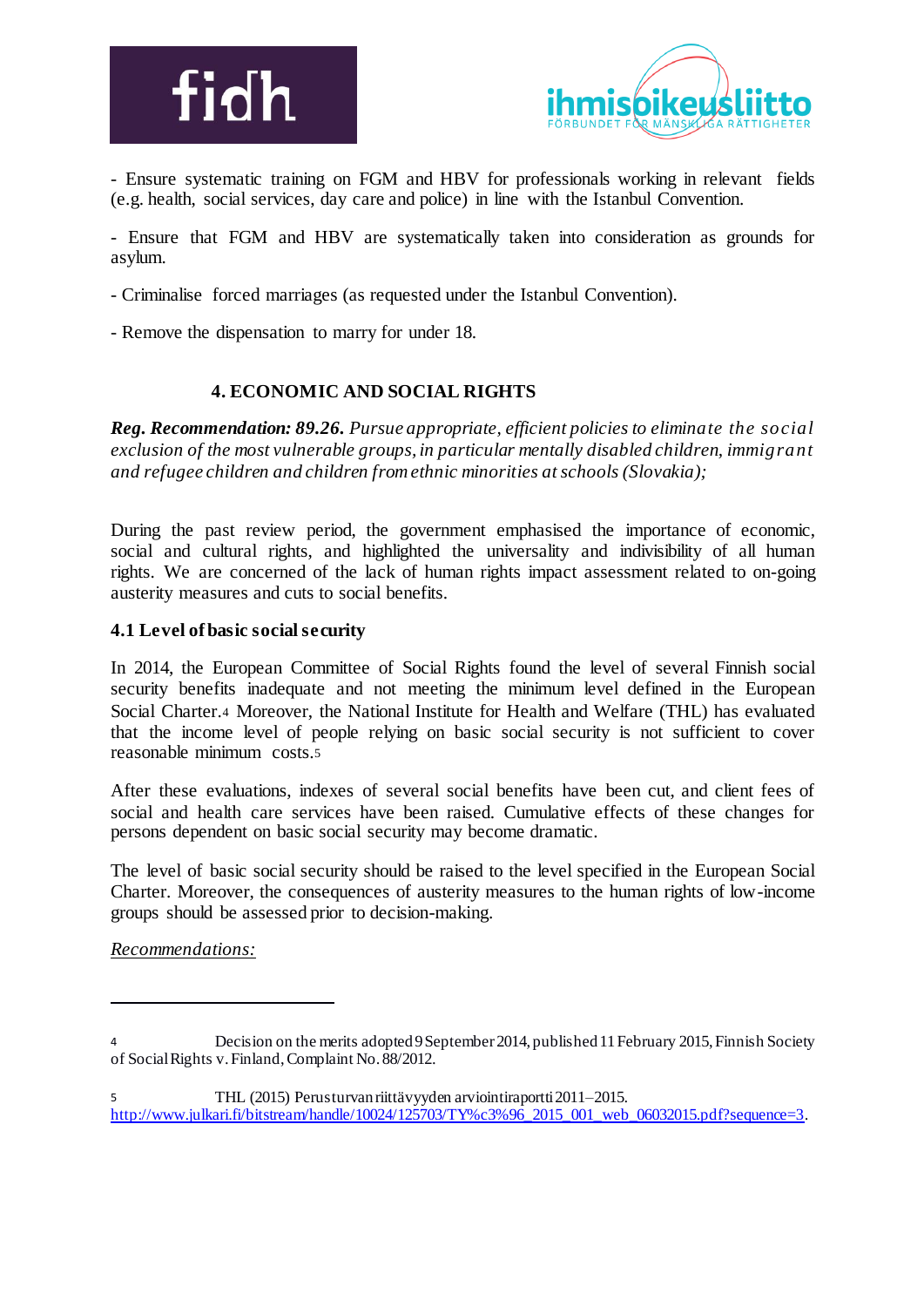



- Implement the recommendations of the European Committee on Social Rights and ensure the right to adequate income.

- Ensure that human rights assessment on the impact of austerity measures is made in early phase of legislative processes

- Ensure that human rights impact assessment is made in the ongoing structural health and social services reform, to prevent a negative impact on the fulfilment of human rights.

## **4.2 Undocumented migrants' right to health**

*Reg. Recommendation: 89.10 Take further legislative and institutional measures for the promotion and protection of human rights including those of the immigrants (Nepal) 89.25 Strengthen its measures to protect the rights of foreigners, immigrants, asylum-seekers and the Roma as well as enhance its integration programmes to enforce the principles of equality and non-discrimination, which are enshrined in its Constitution (Namibia)*

The amount of undocumented migrants is likely to grow in Finland due to rejected asylum applications and many asylum seekers becoming undocumented migrants.

There is no legislation securing undocumented migrants' access to health care in Finland. The Health Care Act secures access to emergency health services, but the care is not state subsidised. In practice, undocumented migrants can be charged a fee up to the real costs of the services, and thus many of them do not have real access to health care. Moreover, services of prenatal clinics and treatment of serious chronic illnesses are not regarded as emergency services.

In practice, the need for health care of undocumented migrants is now addressed mostly by Global Clinic, an NGO-based clinic run by volunteers. Decisions at the local level about providing public health care services for pregnant women and minors have been taken in Helsinki and Turku. Moreover, Helsinki provides emergency services for all undocumented persons with the same fees as to residents.

The Ministry of Social Affairs and Health in 2014 prepared a bill on undocumented migrants' access to health services but the bill did not pass parliamentary scrutiny. The Finnish state does not take responsibility for securing undocumented migrants' right to health; this is a violation of their fundamental right to have access to the highest possible standard of health as recognised by the Universal Declaration of Human Rights, the International Covenant on Economic, social and cultural rights and the European Social Charter.

## **4.3 Violations of labour rights and labour exploitation**

*Reg: recommendations 89.10. [Take further legislative and institutional measures for the promotion and protection of human rights including those of the immigrants (Nepal)]; 89.33 [Ensure that women who are victims of trafficking are recognized as such and provided with protection and assistance (Slovenia) (UK)]; 89.34 [Implement existing procedures upholding internationally recognized standards in combating trafficking in persons and conduct*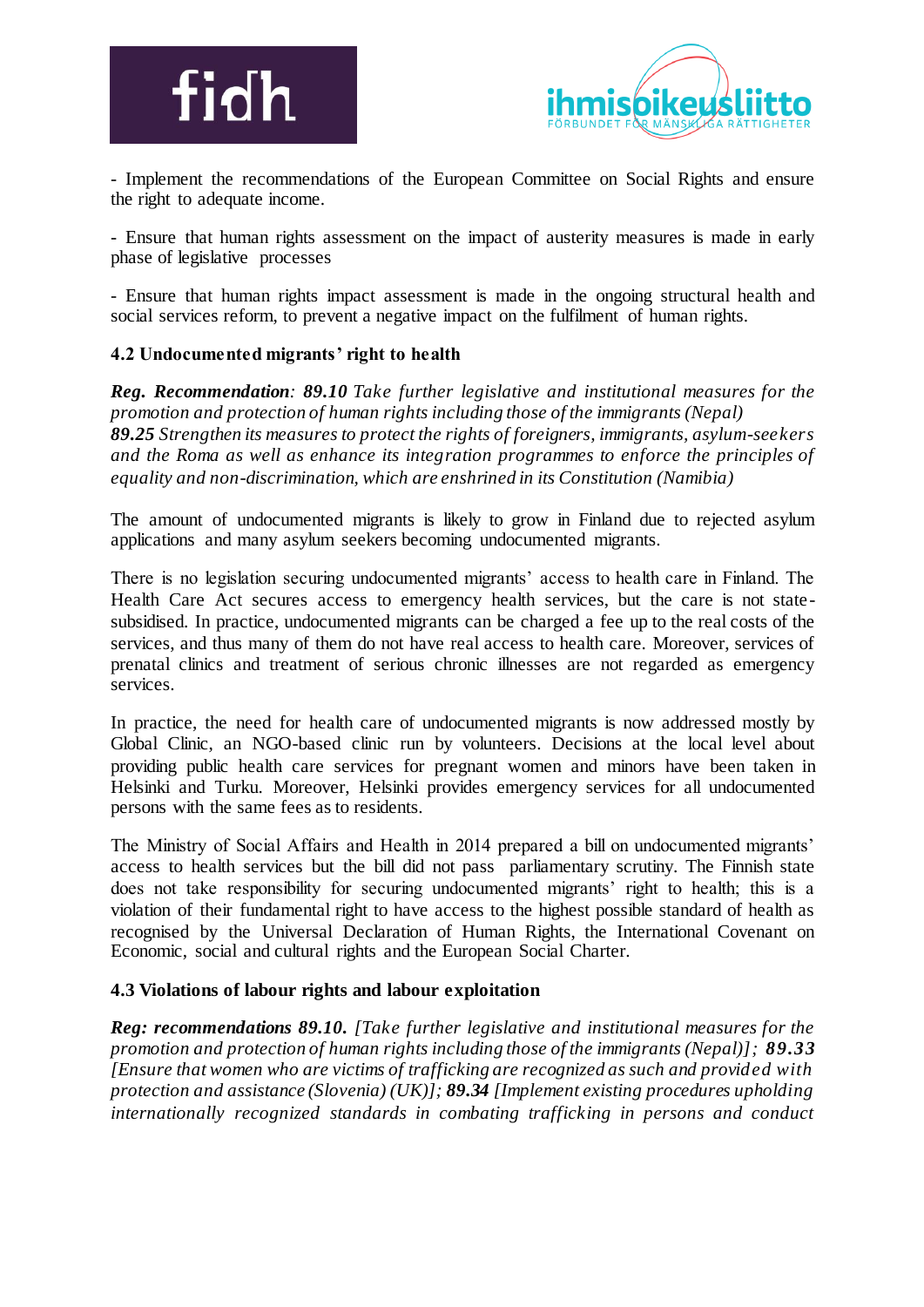



*necessary training for law enforcement to properly identify and protect victims of trafficki ng (USA)] and 90.19. [Carry out independent investigations regarding the cases of violations of labour rights in the country, including in the area of forced labour and equal pay between women and men (Uzbekistan)]*

The FLHR has conducted research in co-operation with the European Agency for Fundamental Rights (FRA) about severe forms of labour exploitation of migrant workers in Finland.<sup>6</sup> The research proves that victims of human trafficking or similar crimes are not always provided with adequate protection and assistance. Not all victims of severe labour exploitation have access to the national assistance system for victims of trafficking. Especially, if the type of crime changes during judicial proceedings to something other than human trafficking, the victim can be removed from the assistance system.

The Council of Europe's Group of Experts on Action against Trafficking in Human Beings (GRETA) has noted that the definition of human trafficking and certain crimes similar to human trafficking, such as extortionate work discrimination, should be further clarified in national legislation. The FLHR considers that all victims of trafficking and similar crimes should primarily be treated as victims of crime and thus be entitled to adequate level of support and assistance. It is also important that they are systematically provided access to residence permits. Currently, victims of severe forms of labour exploitation are rarely identified by the authorities, and may be unwilling to come forward as they fear retaliation by the offender and loss of residence status or income. One worker group completely lacking labour rights are seasonal migrant workers, mainly Thai and Ukrainian, who pick berries for Finnish companies in forests. There is a urgent need for the Government to ensure these workers their labour rights.

Out of 25,000 of working-age persons with intellectual disabilities, only 400-500 are wage earners. More than 2000 take part in so-called community employment in ordinary places of employment, eg. companies. The work is not based on an employment contract but regarded as a social service. Hence, the persons lack regular labour rights. In practice, the workers are paid a "daily allowance" of approximately 5 to 8 euros per day. The current situation amounts to labour exploitation.

## *Recommendation:*

-

- Review legislation on trafficking in human beings and related crimes. Ensure better access to assistance and residence permits for all victims of such crimes.

## **5. BUSINESS AND HUMAN RIGHTS**

<sup>6</sup> Sams, A. and Sorjanen, A-M. *Severe forms of Labour Exploitation: Supporting victims of severe forms of labour exploitation in having access to justice in EU Member States*, Finland (2014). Available for download at: http://fra.europa.eu/sites/default/files/fra\_uploads/severe-labour-exploitation-country\_fi.pdf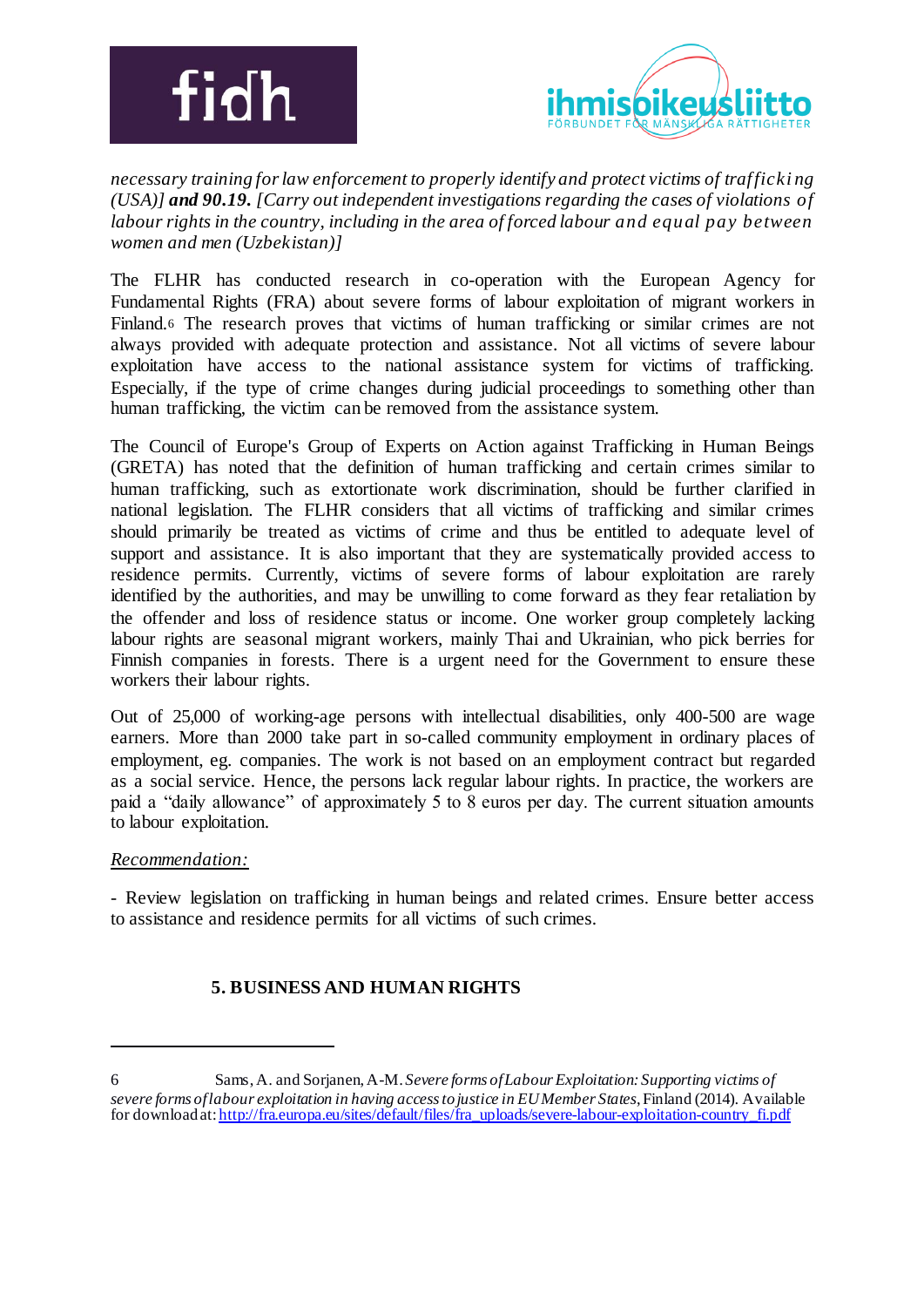



*Reg. Recommendation: 90.16. Provide a framework for prohibiting use of child labour by the Finnish companies engaged with businesses abroad and multinational companies headquartered in Finland (The Netherlands).* 

The previous Government of Finland prepared a National Action Plan on Business and Human Rights, based on the UN Guiding Principles on Business and Human Rights. However, under the Government the implementation of the NAP has not moved forward as planned. In addition, several concrete commitments that were included in the NAP's covering note such as emphasising social responsibility in the amendment of the Public Procurement Act, and developing of an accountability mechanism for dealing with human rights violations committed by State-owned companies have not been followed through.

### *Recommendations:*

*-* Ensure that labour rights of persons with intellectual disabilities are protected when they engage in community employment or any other employment.

- Establish employment contracts and labour rights for seasonal, migrant workers including forest berry pickers.

- Fully implement the Government of Finland National Action Plan on business and human rights, including the concrete commitments included in the NAP's covering note.

*September 2016*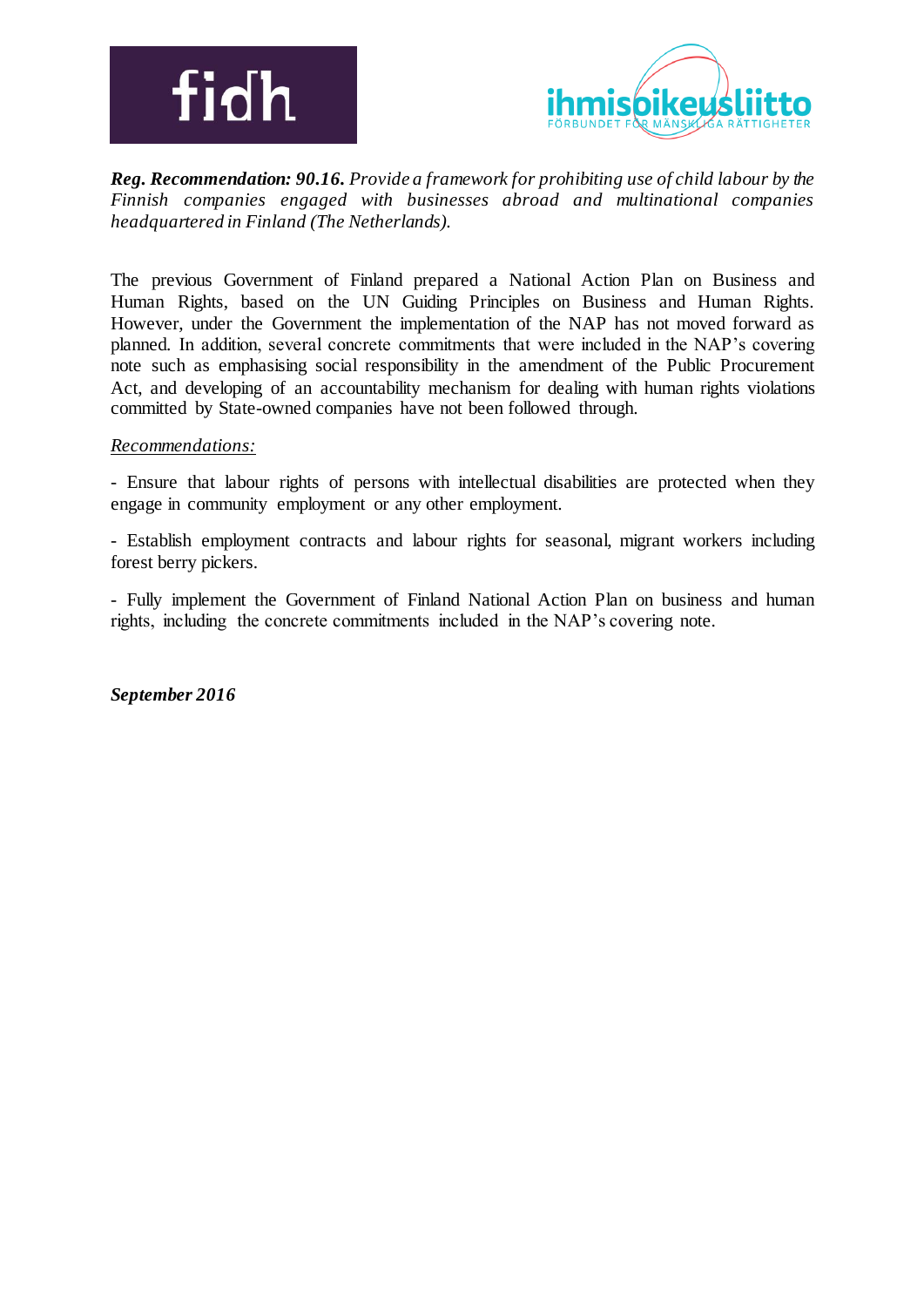



## **Submitting organisations:**

**FIDH -** FIDH is an international human rights NGO federating 184 organizations from close to 120 countries. Since 1922, FIDH has been defending all civil, political, economic, social and cultural rights as set out in the Universal Declaration for Human Rights. FIDH's headquarters are in Paris and the organization has offices in Abidjan, Bamako, Brussels, Conakry, Geneva, The Hague, New-York, Pretoria and Tunis.

**FLHR** - The Finnish League for Human Rights (FLHR) is a religiously and politically independent human rights organisation. Our principal objective is to monitor the human rights situation in Finland. The FLHR was founded in 1979 and pursues the work of the League for Human Rights, established in 1935. It is FIDH's member organisation in Finland.

### **Contacts:**

### **FIDH**

*Elena Crespi* Director, Western Europe Desk ecrespi@fidh.org; +32 2 609 44 28 *Nicolas Agostini*  FIDH Representative to the United Nations nagostini@fidh.org; + 41 (0)22 700 12 88 *Sonia Tancic* FIDH Delegate to the United Nations stancic@fidh.org; + 41 (0)22 700 12 88